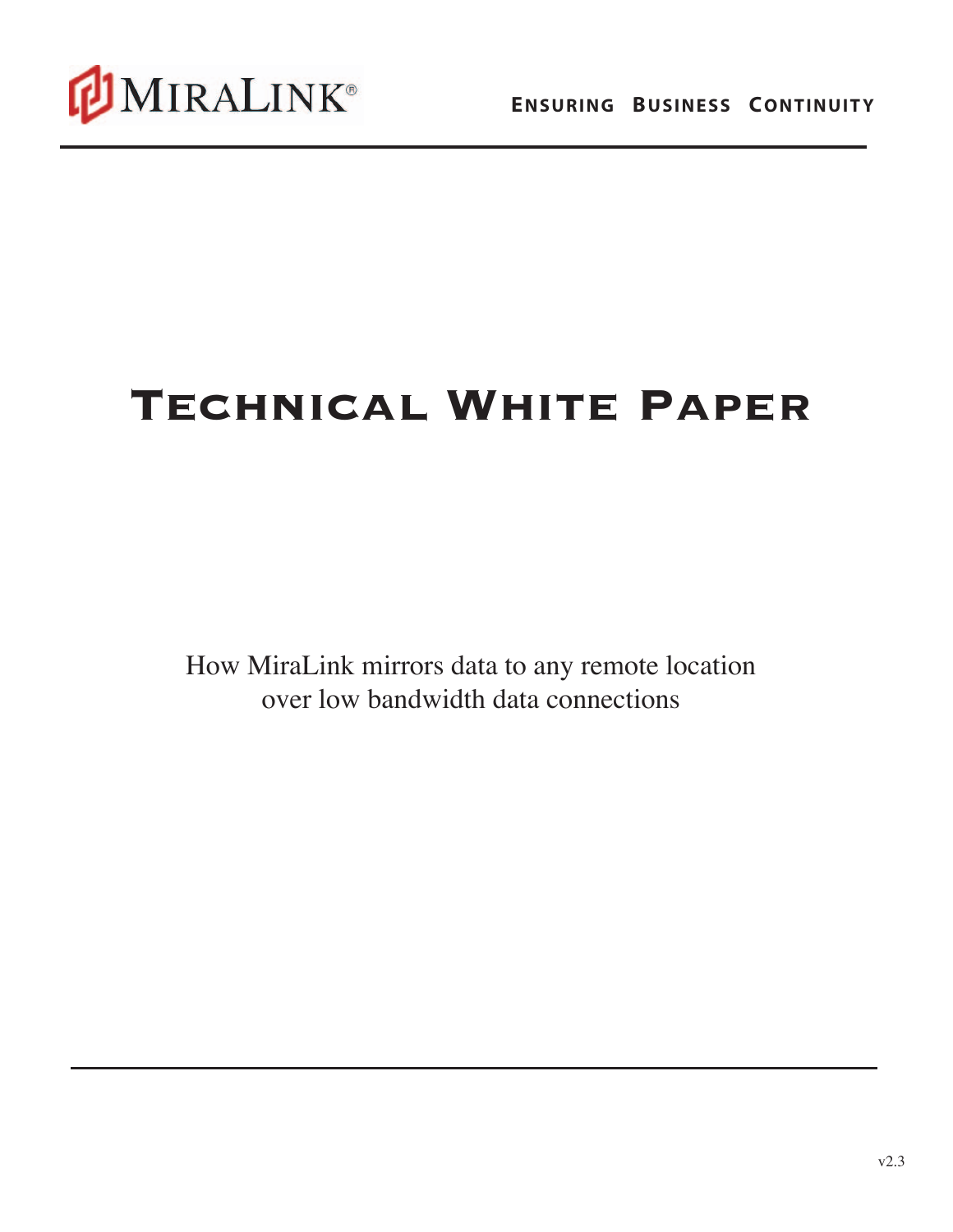# **Overview**

When data is lost, a business is powerless. Data protection is obviously important, but what about continuous access to data during a real disaster?

Ask yourself these questions:

- How many dollars does my company lose with every hour of downtime?
- What kind of disaster is my company prepared to meet at this very moment?
- How quickly could my company recover and resume **full** operations?

MiraLink's goal is to make your company completely disaster-proof and enable it to resume operations in just a few minutes. No company is more committed to protecting data than MiraLink™.

> MiraLink's mission is very simple: provide a reliable and inexpensive way for **any** company to mirror critical data off-site.

The MiraLink Model 2000 allows data from any server to be mirrored remotely **across any data connection** (including the Internet) **to any remote location**. For example, a business with headquarters on the East Coast can mirror its data to a West Coast office using the Internet connection it already owns.

MiraLink works with an existing computer network. There are no server compatibility issues. There are no drivers or software to install on the production server. There is no memory or processor overhead to slow the system down. Additionally, MiraLink is easy to manage, which results in **low cost of ownership and minimal recurring costs**. Most important, it complements existing backup and data protection plans. It **protects your business from lost revenues** due to server failure, power failure, and natural disasters.

# The MiraLink Solution

All data is off-site and ready to take over. MiraLink offers a patented mirroring appliance that allows a complete and real time copy of data to be maintained off-site. Data can be mirrored to any remote location. Critical data is continuously updated and **changes occur constantly and instantaneously**. In the event of a local disaster, data is safe at the remote location, and business can resume in as little as 5 minutes. MiraLink will allow your business to continue with little or no disruption of service to customers in the event of a catastrophe.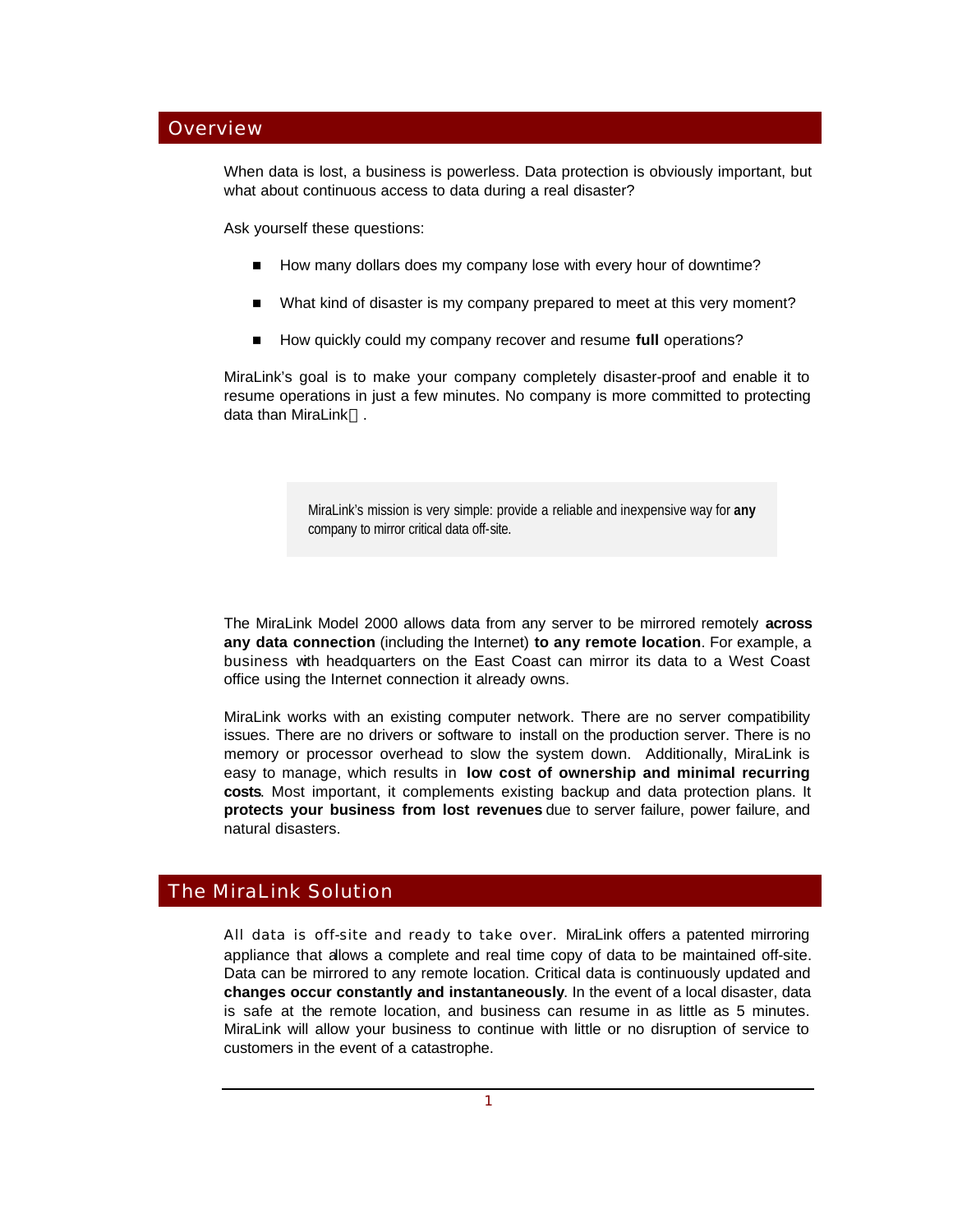How does it work? The MiraLink unit connects to the production server via standard SCSI cable or to your SAN via fibre. The MiraLink appliance appears as a standard hard drive to the system. Your operating system performs a mirror between the two drives.



In the background, the MiraLink device mirrors your server's primary drive and sends all of the data to a peer device located at the remote location, thus creating another exact copy of the critical data. If for any reason the primary site is incapacitated, the business can resume operations from the unaffected offsite location.

The Intellibuffer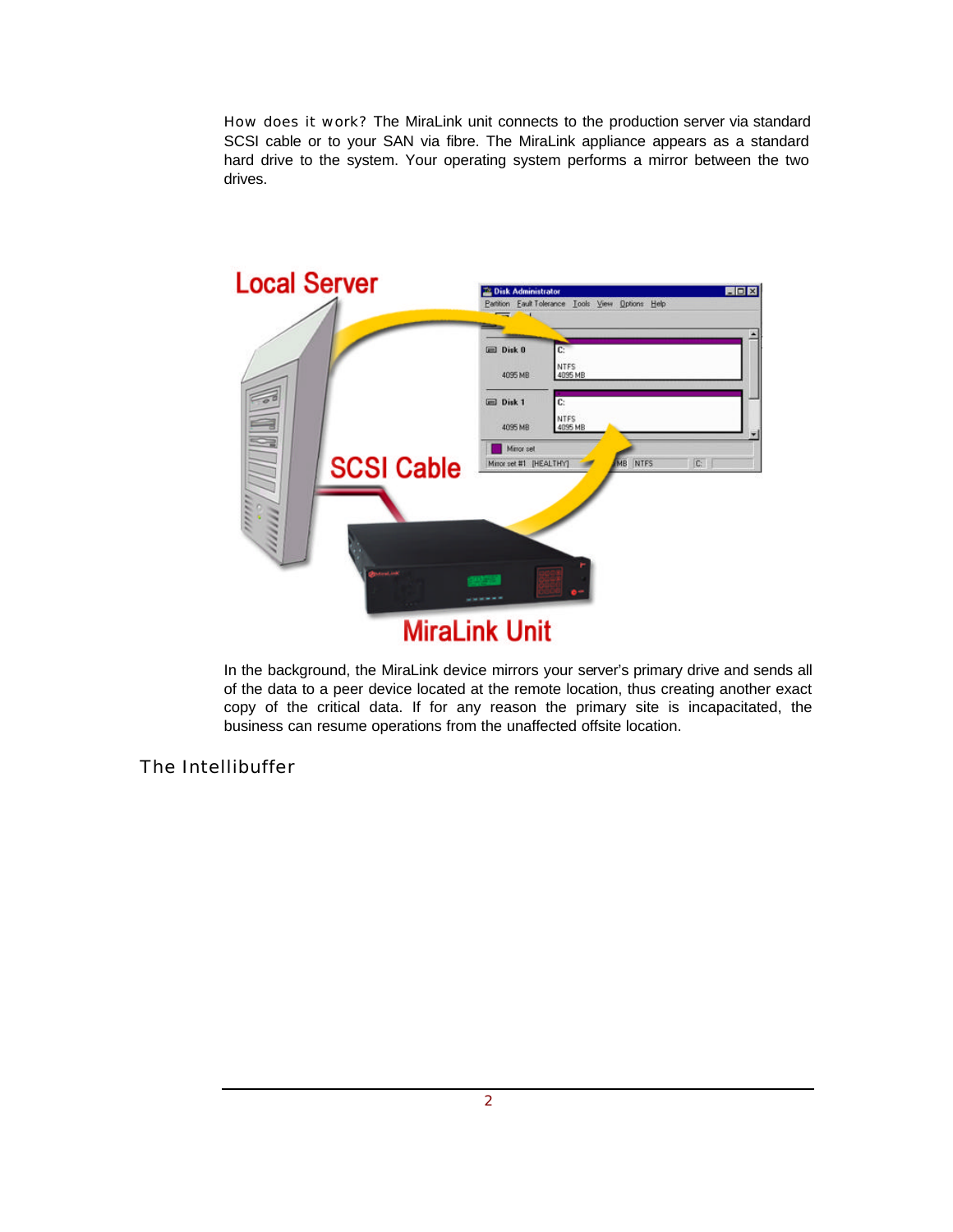Inside the MiraLink device, all incoming data is forked into two drives. The first drive is the local mirror of the critical data. The second drive is the Intellibuffer, which queues data change information while it awaits transmission to the remote MiraLink device.



The Intellibuffer allows MiraLink to offer several special features.

- n Works on slow connections. MiraLink's patented and patent-pending technology allows it to use any speed of data connection, making our bandwidth requirements far less than those of our competitors'. Most companies can use MiraLink over their existing 56k or DSL connection. Communication between the primary and alternate sites utilizes Transmission Control Protocol/Internet Protocol (TCP/IP) over a standard 10/100 Ethernet connection to provide LAN/WAN connectivity
- **n** Tolerates bad lines. Other remote storage products need a clean, dedicated data connection that never goes down. MiraLink is just the opposite. The link between the MiraLink devices can be severed at any time without interrupting the mirror. The two units merely wait until the line is back up, and automatically start sending data again. Since your critical data is still being written to a local mirror, there is no slow down to your network if your data connection is severed.
- **n** Checkpoints can be used for incremental backups. The communication between the two MiraLink units can be temporarily paused at any time, allowing an incremental tape backup to be run on the remote unit. While outgoing traffic is paused at the local unit, it still continues to receive data from the host, allowing your business to continue uninterrupted while running tapes.

The benefit of remote mirroring is that an alternate site can take over operations within minutes of any local disaster.

With MiraLink, your data is safe, your downtime is significantly reduced, your customers remain satisfied, and your revenue stream continues to flow.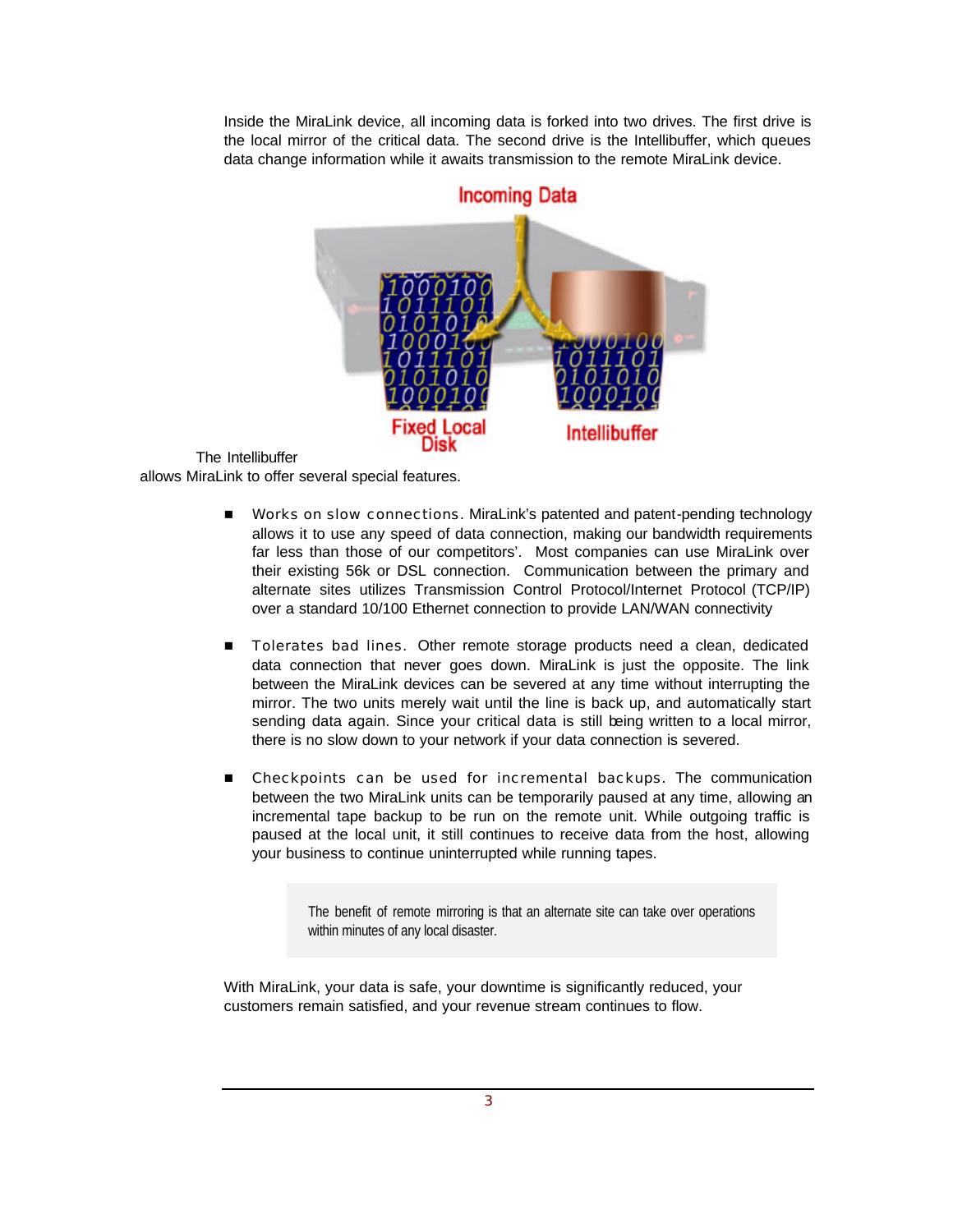# Why Miralink doesn't need a fast connection

Central to MiraLink's remote mirroring system is its patent-pending intelligent buffer technology (Intellibuffer<sup>™</sup>). Traditionally, remote-mirroring solutions require a dedicated, high-bandwidth, high-availability circuit for reliable transmission of data to the alternate site. The data link has to be fast enough to meet peak demand, during the busiest times of the day. Data transmission is higher than normal at these times, and usually consumes all available bandwidth.

With the typical data transaction pattern depicted in Figure 2, a company would have to buy enough bandwidth to accommodate peak usage (about 1300Kbps), even though that bandwidth is needed for just a few moments every day. Most of the time all that bandwidth goes unused, which means wasted money.



• Figure 2. Bandwidth usage pattern of an actual company measured over three weeks.

The Intellibuffer effectively flattens the data traffic peaks, making possible the use of lower-bandwidth links. Therefore, the company in Figure 2 would only need bandwidth to accommodate its average usage, 365 Kbps, rather than its peak 1300Kbps. Equally important, the Intellibuffer—coupled with MiraLink's ability to route data via the industrystandard TCP/IP—makes possible the use of shared bandwidth links such as the Internet. These features create an enormous reduction in recurring data communications costs. MiraLink may even be used through an existing data connection!

Furthermore, there is no server slow-down while the remote volume is written because the Intellibuffer acknowledges data coming from the primary server before it transmits it to the remote MiraLink. Therefore, the server is not waiting for the remote site to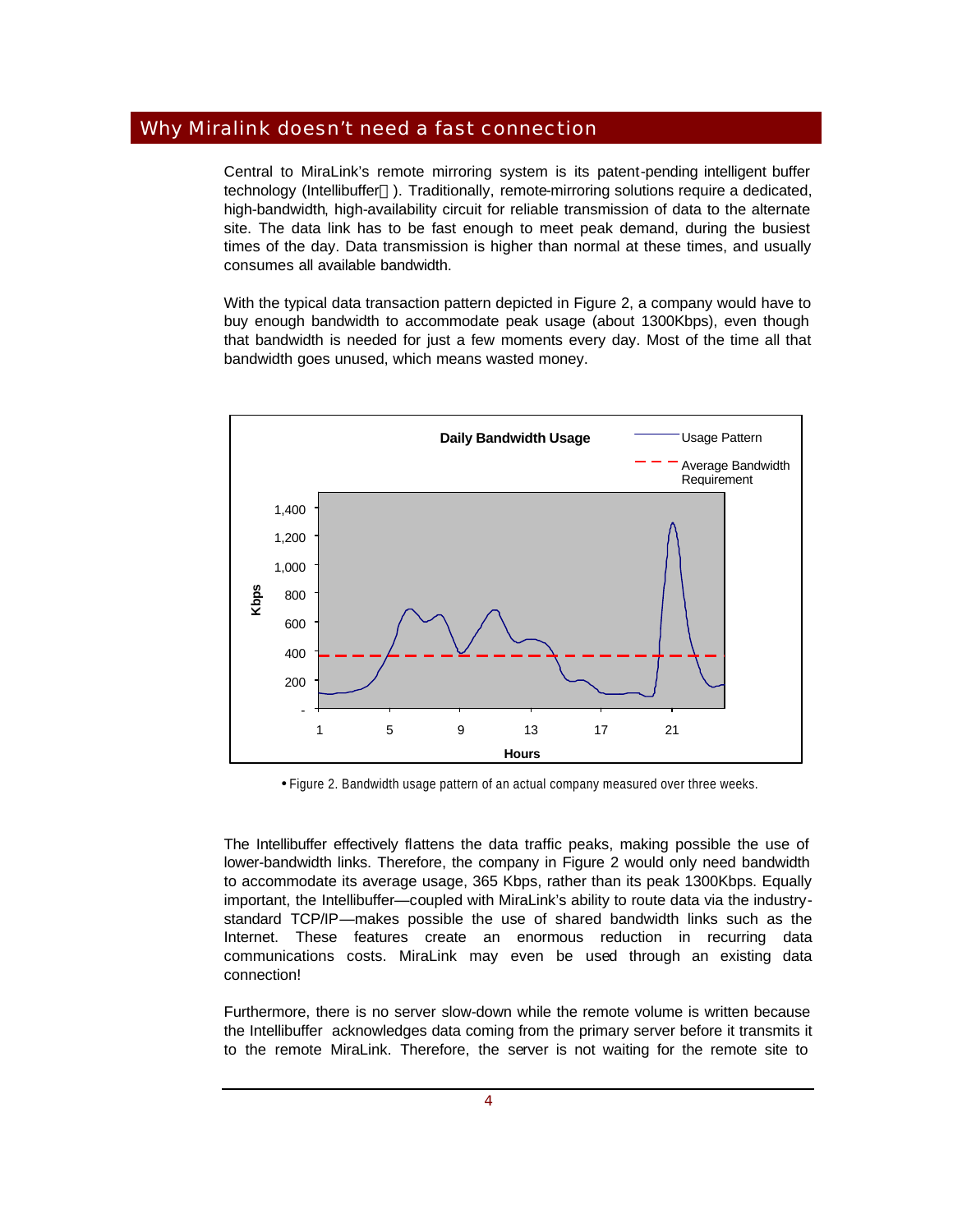respond before continuing to do its job. During transmission between MiraLink units, the Intellibuffer dynamically adapts to the varying speeds of communication.

# MiraLink Provides Levels of Protection

## Data Safety

This off-site storage solution is the industry's simplest method for protecting data. The remote site requires only a MiraLink unit to provide remote data storage. Critical data is protected against destruction or loss. For companies that do not require assured, seamless continuation of operations, but merely safe off-site storage of their data, this option is ideal. Should the main office suffer a catastrophe, the data is safe, awaiting restoration of the production facility. Upon re-establishment of primary site capability, the remote disk may be physically transported and attached, or the data can be transmitted in reverse electronically via the MiraLink units.

#### Data Vaulting

The next level of MiraLink data protection supports enterprises, which require remote depositories of point-in-time back-up tapes. This vaulting of archival data can impose severe demands on the operations of the production site, both in terms of creating the tapes and in transporting them to the offsite vault.

With the addition of a tape control system connected to the remote MiraLink, both the impact of tape creation and the costly transport of tapes can be avoided.

The creation of an archive tape library using MiraLink involves the utilization of the **Checkpoint feature**. Checkpoint is an automatic and instantaneous function which periodically halts the transmission of data between MiraLink units. Therefore, a stable point-in-time copy of the data can be copied to tape at the offsite vault. Meanwhile, work at the production site never has to stop. All data changes are queued in the Intellibuffer until after the tape is created and the Checkpoint automatically reconnects the MiraLink units. Your users are online the whole time - MiraLink takes over in the background and there is no downtime and no tape transportation costs.

## Business Continuation

MiraLink's most comprehensive data protection solution is its' High Availability Business Continuation solution. A full failover site is built around the remote MiraLink unit with a secondary server attached for immediate file and application recovery. Should the main office suffer a catastrophe, operations can continue at the alternate site while the primary site is being brought back on line.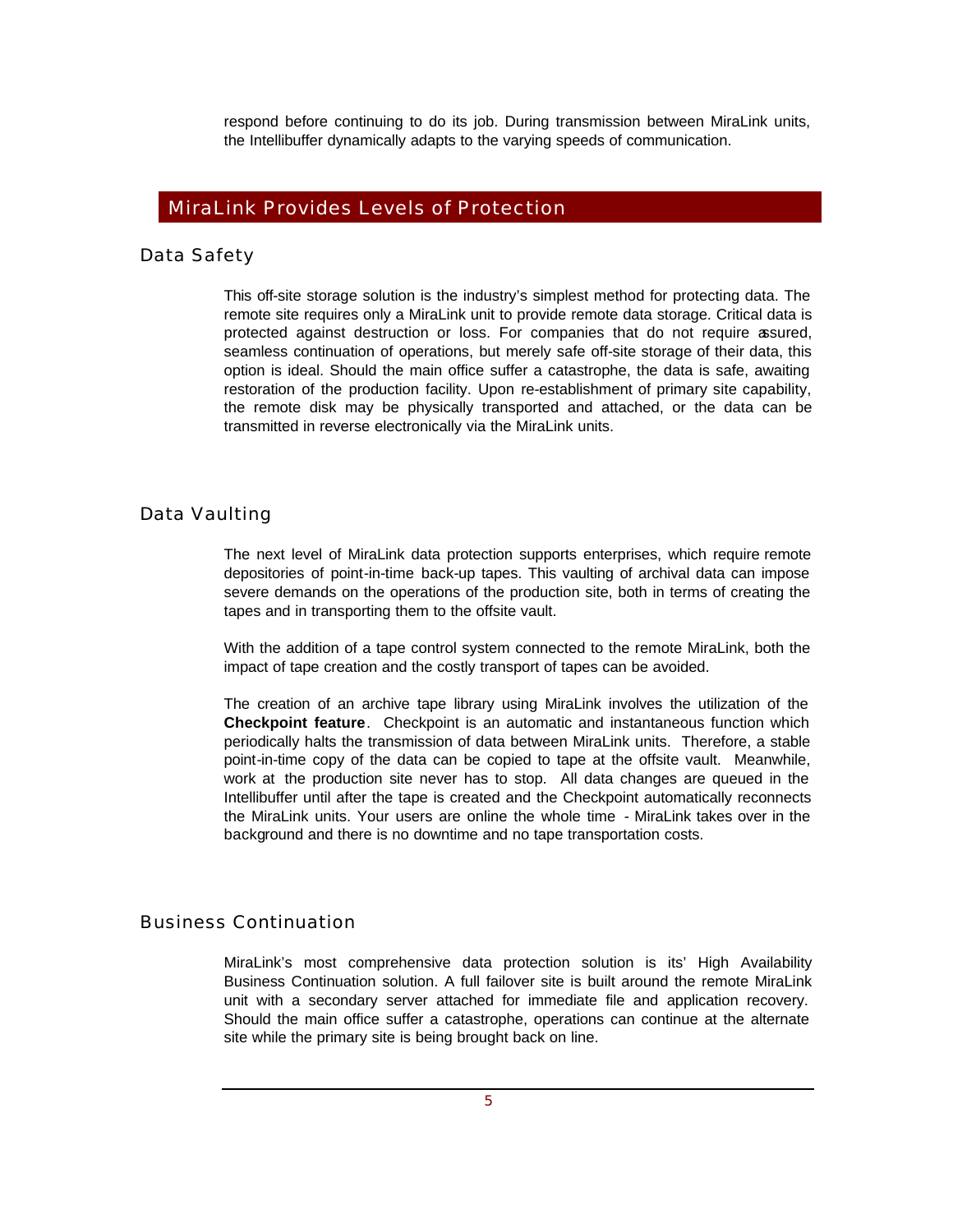# Features of MiraLink

The advantages MiraLink has over traditional solutions to store and mirror data are numerous. MiraLink is…

#### Non-Intrusive

Competing solutions require that you place software agents or drivers on the file server, thereby negatively impacting the memory and CPU power available for the server to do its job. Additional agents or drivers also introduce the possibility of compatibility issues with existing drivers on the server.

A common problem when using drivers for mission-critical applications is that problematic server drivers can wreak havoc in a server environment. If a driver is found to be problematic, your business can't afford to wait for repairs. Additionally, with the dynamic nature of hardware, software providers must continually provide new drivers for all the hardware platforms—existing and new, resulting in the use of shortcuts and generic drivers that were written for an entire family of products rather than being optimized for your particular configuration.

**MiraLink requires no software or drivers** to be installed on the file server.

#### Interoperable

MiraLink is a multi-platform solution and is Operating System **(OS) independent**. The unique platform independent architecture works with any operating system or Network Operating System (NOS) that supports Small Computer System Interface (SCSI) storage (including Windows 2000, Windows NT, Windows 98, Windows 95, Windows 3.0, Windows XP, all versions of Novell Netware, Sun Solaris, Linux, FreeBSD, SCO Unix, HPUX, AIX, and even MS-DOS).

Many vendors lock customers into their proprietary SCSI hardware by making their products incompatible with those of other vendors. MiraLink is the opposite. MiraLink's unique technology and architecture seamlessly works with any vendor's SCSI hardware and is even unaffected when companies decide to change hardware. MiraLink also supports connections to a fiber channel router, which makes it compatible with Storage Attached Networks (SAN).

## Versatile

MiraLink does not require a dedicated telecommunications link. If you already have a link to the Internet, use it for MiraLink. MiraLink's ability to mirror over any TCP/IP communications link allows enterprises to save data and dollars by avoiding the massive expense of dedicated high-speed links required by most other remote backup and recovery solutions. Based on current costs for dedicated links, MiraLink can remotely mirror *100* primary servers for less than the cost of mirroring just one server with competing remote mirroring solutions.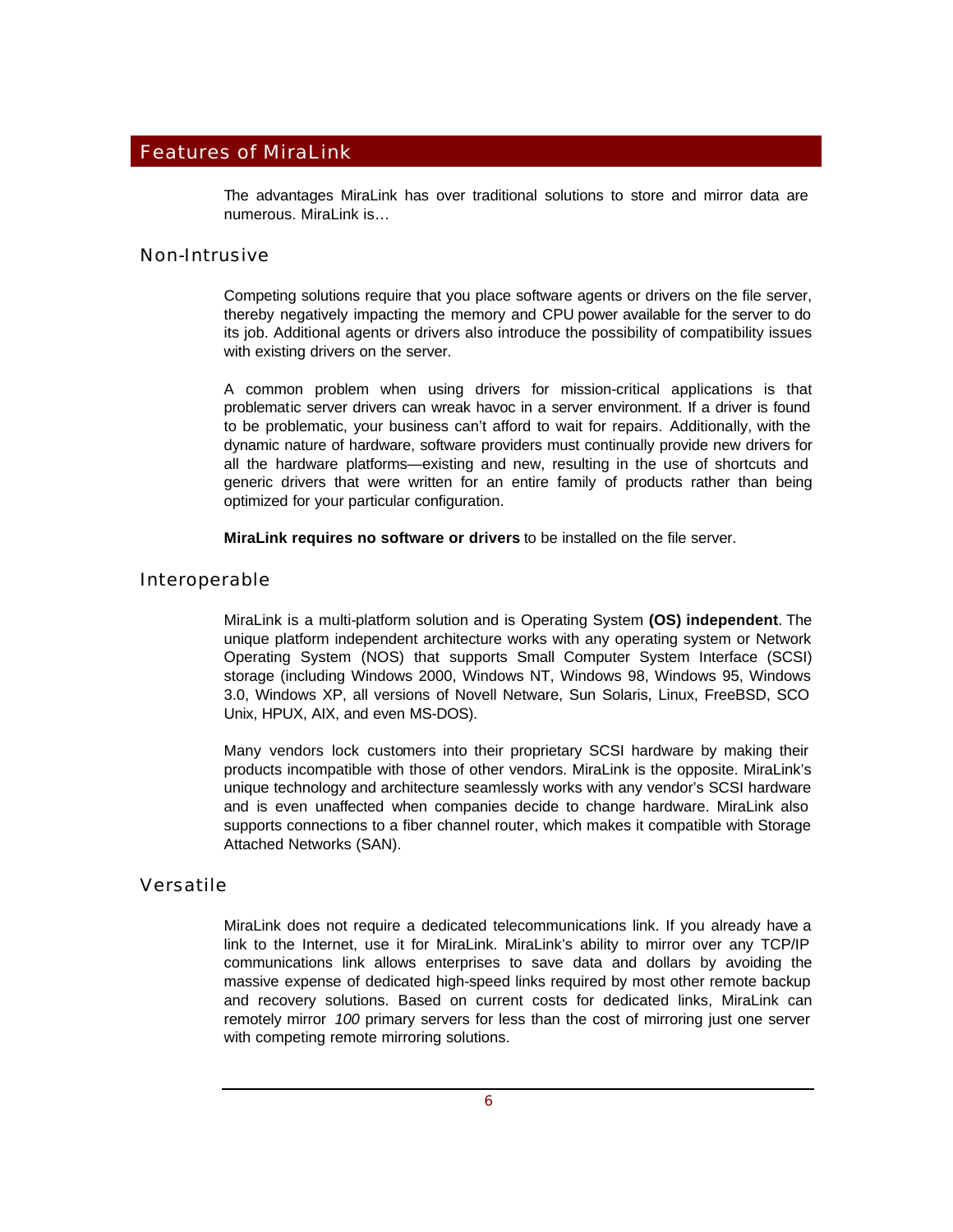For companies migrating from one vendor's product to another's (such as from NetWare to Windows 2000 Advanced Server), your existing MiraLink hardware investment will work with both architectures.

MiraLink supports industry standard architectures for device management. Whether using a web browser or a Simple Network Management Protocol (SNMP) application, flexibility exists to setup, monitor, and alert the system administrator. The use of open-API SNMP programs further allow for solution customization to meet site-specific faulttolerance requirements, such as setting Checkpoints to coincide with an automated tape backup program at a remote site.

# Fault-Tolerant

Traditional remote mirroring requires clean transmission links. Unfortunately, even the best connections are prone to loss, noise, and downtime. Such conditions cause solutions from other vendors to crash. MiraLink appliances can tolerate link faults for weeks—not just seconds or minutes. In the event of a link failure, MiraLink's Intellibuffer continues receiving and logging data changes from the primary server, and then transmits to the alternate site as soon as the link is restored.

MiraLink incorporates software- and hardware-based error correction, allowing it to ensure fast, reliable, and accurate transmission of mirrored data. This is especially important over shared-bandwidth connections.

As a failsafe precaution, data in the local change buffer is not cleared until confirmation is received from the remote unit that the data has been successfully written to the remote site.

MiraLink also provides a local mirror volume, so that a local server can continue operating in the event of a primary disk failure.

## Easy to Install

Network administrators prefer appliance devices because they are easy to implement. Unlike many other storage vendors whose products are difficult to install, MiraLink is a server appliance that attaches to your server with just one cable. While other systems require professional installations that can take days or weeks to install, MiraLink appliances are very quick and easy to install. To configure the MiraLink unit, instruct the NOS to mirror to the newly attached drive (the local MiraLink unit).

## Easy to Manage

Studies indicate that the cost of managing data is approximately *13* times the cost of buying the actual software or hardware to store data. Many current systems require an entire team of people to continually monitor and manage them. MiraLink has *no* additional management costs. It quietly and efficiently does its job in the background. Furthermore, other software packages often require additional weeks of training and continuing education. Managing MiraLink requires only minimal training.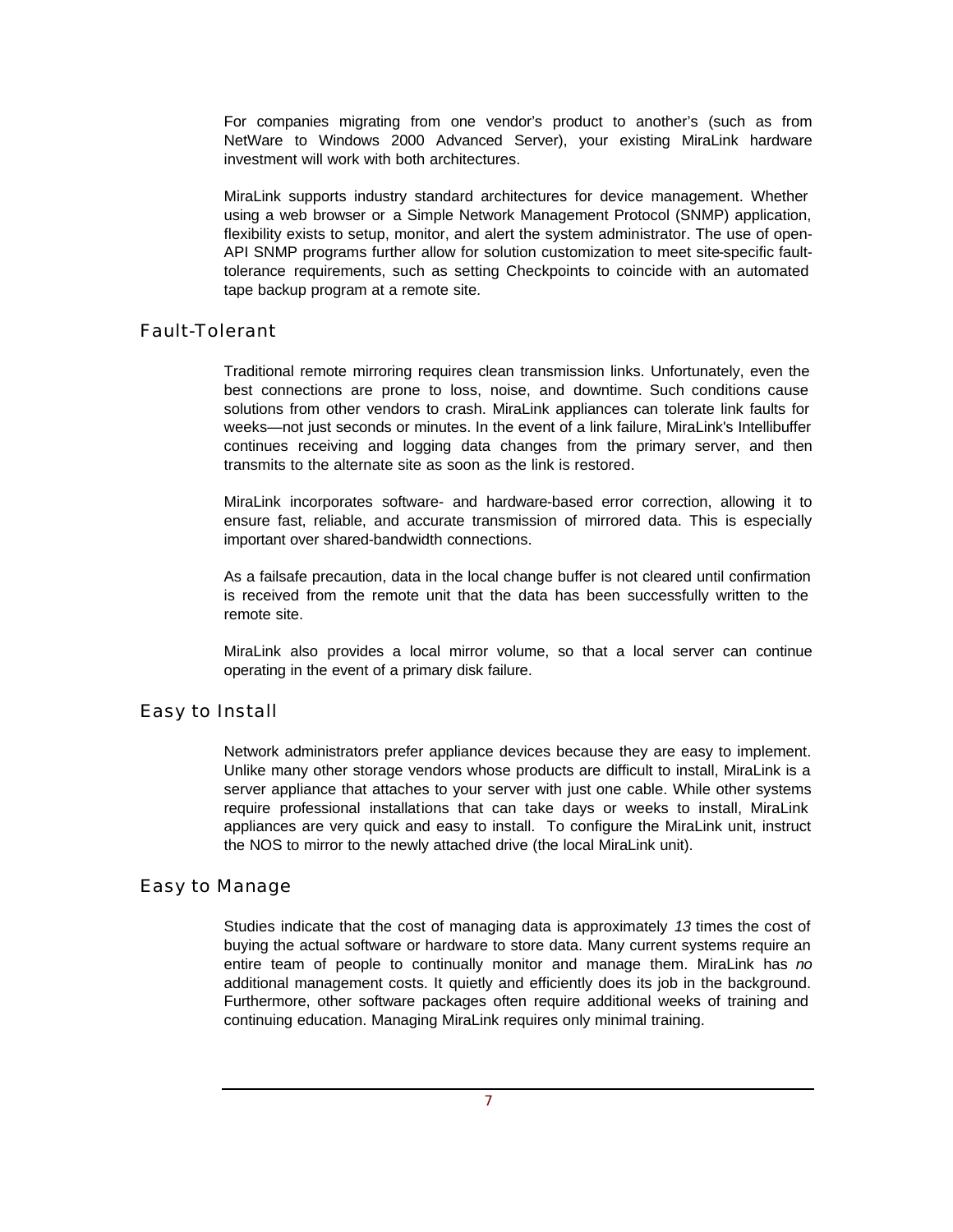System status can be monitored and the system can be configured or controlled via any of three redundant user interfaces: the Miralink reporting screens (implemented using Web browser technology); standard SNMP procedures; and the Liquid Crystal Display (LCD) readout and keypad on the front of the MiraLink unit.

#### Scalable

MiraLink can scale from the base unit—a 72-GB model—to terabytes. It can be configured using any standard SCSI disk technologies for capacity, fault-tolerance, and performance.

For example, the buffer and local volume can be configured with a RAID 5 device, plus a 250 MB write-back cache. Another option is to add a dual-channel controller, allowing the change buffer to be placed on one channel and the mirrored volume on the other. This allows you to write to both the change buffer and mirrored volume in parallel. You can also add hot-pluggable power supplies, multiple controllers, or hot-swapple drive subsystems.

MiraLink can also be connected to a fibre controller and be accessible as a SAN device.

## Summary

Even if traditional backup solutions are in place, the data and the business are not necessarily safe. An effective business continuation plan incorporating MiraLink allows any business to continue uninterrupted in the event of server hardware failure, power failure, or even a major disaster.

MiraLink provides the only technical solution that reliably and economically protects enterprises with nearly instant recovery from technical and physical disasters. Our solution can scale to meet the needs of the largest organizations and the smallest offices, all the while saving money for businesses through the lowest initial investment and recurring costs.

MiraLink allows any corporation to recover from a failure and be fully operational again in as little as 5 minutes. This level of protection is unrivaled in the storage industry.

Without data, a business will fail. Nothing preserves data and its availability like MiraLink.

# About MiraLink

MiraLink Corporation is the leader in remote disk mirroring over IP networks. The company, both directly and via reseller channels, provides disaster recovery appliances to enterprises and service providers. MiraLink products deliver an unprecedented level of information safety, simplicity, and cost of ownership within the Data Replication market segment, which Dataquest reports to be growing at a compound annual growth rate of 28.5%.